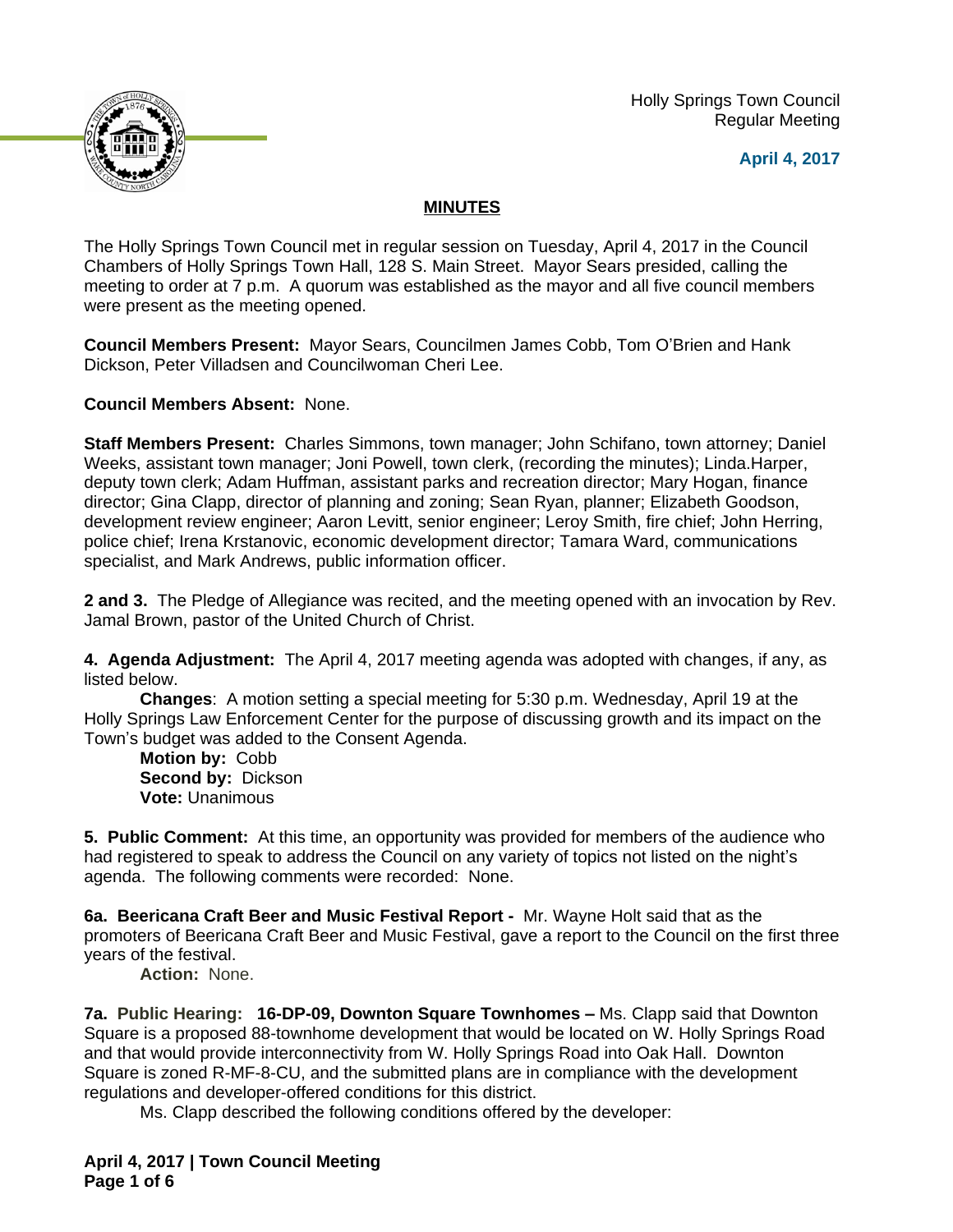- The site will be developed to meet the permitted uses of the R-MF-8 zoning district with the exception of apartments, condominiums, and section A.2 (a-g).
- A 20-foot undisturbed buffer will be maintained along the north and east boundaries (except for utilities/drainage).
- An additional 10-foot buffer is to be added to the north and east property-lines. This buffer may be disturbed if needed and re-vegetated.
- Both the 10-foot buffer and the 20-foot buffer should have an average plant unit value of 75. Ms. Clapp said the planning board had reviewed the application in November and

ultimately voted 5-3 to recommend denial of the Downton Square development plan. The following are highlights of the planning board discussion:

- Confirmed that the one-car garages and driveway lengths were adequate for parking needs
- Confirmed that the perimeter yard buffer adjacent to Oak Hall will remain undisturbed or supplemented where needed
- The development will have a kiddie playground and walking trails to provide outdoor space for the residents
- Traffic flow, traffic calming and impacts to Oak Hall due to the right-in, right-out only direct access to the development.
- Concerns about interconnectivity and how Oak Hall is used as a traffic bypass.
- The benefits of interconnectivity for emergency services access into Oak Hall. At this time, Ms. Goodson addressed the Council to describe transportation
	- improvements that would be required, including interconnectivity with Oak Hall subdivision. Erika Letham, Lennar – Ms. Letham addressed the Council to describe the project.

One of the biggest points, she said, is that the plan has been changed

Kevin Bowman, traffic engineer with Kimley Horn – Mr. Bowman addressed the Council to describe the traffic analysis and proposed improvements. In summary, he said what is proposed would be safe.

With that explanation completed, Mayor Sears opened the public hearing. The following input was recorded, including input marked with an asterisk (\*) that were received via email to the Town Clerk's office:

\* Bruce Valley, 212 Tullich Way – Mr. Valley stated that he is against the use of Tullich Way and connecting streets through OakHall for Downtown Square. He said he feels Oak Hall streets are too small to handle the extra 200 cars per day. He noted that Oak Hall has a lot of children playing and people parking on the street, and he said there already is a problem with speeders through the neighborhood.

He said he felt traffic is a huge safety concern. We already have too many people driving too fast through the neighborhood.

The following comments were received during the hearing:

Lisa Cater, 133 Gremar Drive -- Ms. Cater said it would be dangerous to add potentially more than 200 cars per day to subdivision streets in Oak Hall..

Glen Conway, 808 Chambord Way – Mr. Conway addressed the Council in opposition. He said there would be confusion with the temporary barricade because GPS services would consider Gremar a through-street.

Brad Bieber, 128 Gremar Drive – Mr. Bieber spoke in opposition to the plan. He said an original plan with a neighboring parcel of land provided another access point onto Holly Springs Road. He said that plan would be preferred and should be pursued since it was presented as the concept for the rezoning. Since that time, the developers have not secured the neighboring property, and the current plan is as presented.

David Conrad, vice president of the Oak Hall home owners association - Mr. Conrad told the Council that they had heard concern from homeowners, ranging from the safety of children in the neighborhood with increased traffic flow, to the ability of emergency vehicles to traverse the already narrow neighborhood streets. He said "members' concern for our community is real; we are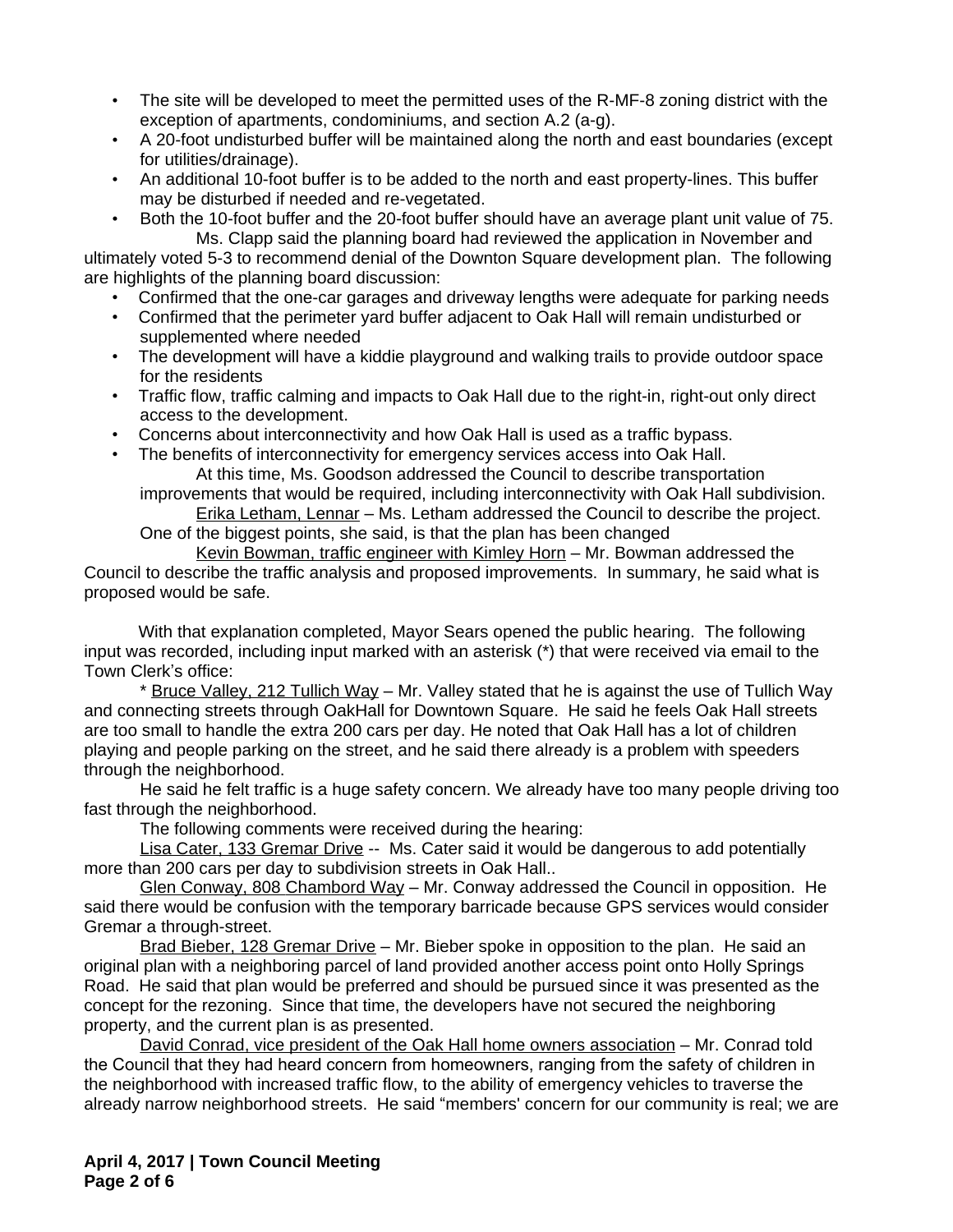a tight-knit and caring family. Their concerns regarding the potential negative impacts of the proposed townhomes are not without merit, and their apprehension is palatable."

Mr. Conrad added that he feels the Council may presume otherwise, but the Oak Hall HOA *supports* the Holly Springs town policy of neighborhood interconnectivity. He said, "We recognize the need for neighborhood interconnectivity as a means of reducing traffic congestion, **by creating alternate, possibly more convenient for** *some* **drivers, routes of entry and egress to a community**." He added, however, "We submit that neighborhood connectivity routes were **not meant to be the primary, certainly not the** *sole***, means of entry and egress**. We submit that the proposed right-only traffic flow in and out of the townhome community prevents inbound, peak-time traffic from Hwy 55 Bypass from accessing the *primary* route into the townhome community, as prescribed by the developer. We submit that, by forcing the flow of traffic through the Oak Hall interconnectivity route, via Stone Hedge->Gremar (accessed from Tullich or Oak Hall Drive), this creates a defacto primary traffic route, which is *not only* the primary*, but sole* means of entry and egress. We submit that this **violates the spirit of the neighborhood connectivity policy** of providing alternate, possibly more convenient for *some* drivers, routes of entry and egress to a community.

"We, therefore, request that the proposal for the Downton townhome community be remitted back to the developer, until such time that a solution to the primary means of entry and egress be satisfied."

Michael Davidson, 105 Ramshead Ct. - If there is a barricade at Gremar, then a lot of drivers will be doing dangerous U-Turns. When first presented, no one could talk about traffic network because it was a zoning question. Now it is time to address it, and this is why we are here, he said.

George Smith, Stonehedge Ct. – Mr. Smith said if Gremar Drive is barricaded, drivers will make unsafe movements.

Jerry Boman, 104 Gremar Dr. - Mr. Boman said Gremar Drive is more crowded and too narrow for additional traffic.

Christine Kelly, 201 Grigsby Ave. – Ms. Kelly spoke in opposition to the development plan, citing potential additional traffic on Holly Springs Road.

Doug Steigerwald , 200 Tullich Way – Mr. Steigerwald spoke in opposition to the development plan, citing potential additional traffic on Tullich Way.

Erika Letham, representing the applicant – Ms. Letham said the proposed barrier would work until another full access is provided.

Kevin Bowman, traffic engineer with Kimley Horn – Mr. Bowman said drivers form a pattern of least resistance and he expects that drivers would turn right out of the subdivision to the Bypass in the morning and then down Main Street to the right turn on Holly Springs Road and right into subdivision in the evenings.

He said he felt there was a way to create safe U-Turn opportunities that would not use anyone's yards.

Councilman O'Brien asked if additional traffic from other approved subdivisions like 2018 Market was considered in the TIA or just the subject townhomes. Mr. Bowman said Kimley Horn takes all pertinent traffic into consideration.

There being no further input, the public hearing was closed.

Councilman Dickson said he has no problem with interconnectivity, but his concern is that the connection with Gremar Drive is problematic.

Councilman O'Brien said he feels the design is not in the best interest of neighbors.

Councilman Cobb said the planning board recommends denial, and the plan has not changed any since the planning board review. He said he feels the plan would encourage unsafe movements and from a safety perspective, he does not feel the plan should be approved.

He said he would be in favor of tabling the plan until another full access is provided.

Councilman Villadsen said it is troublesome that the current layout might encourage people to make unsafe movements.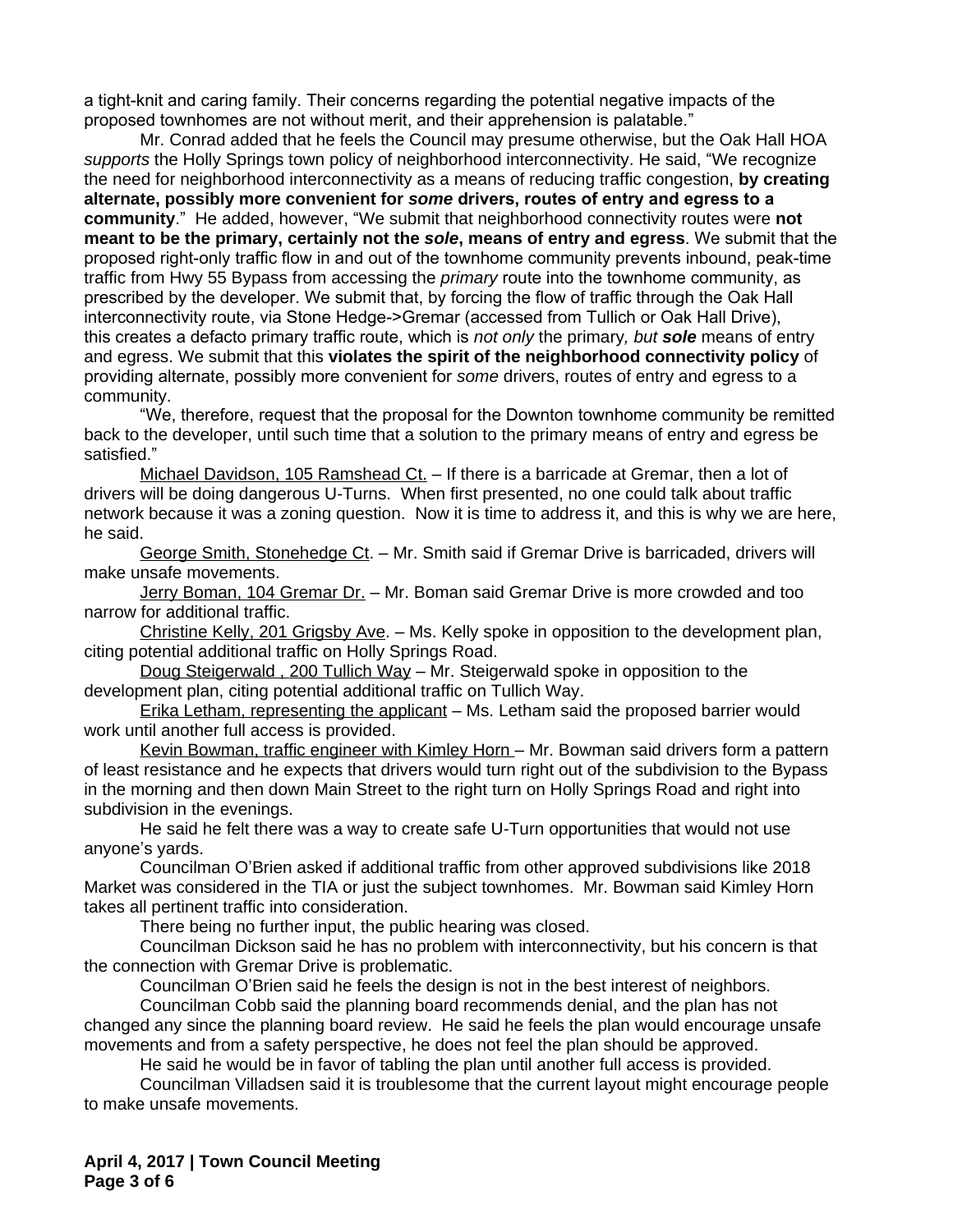Councilwoman Lee said she agrees with public comment about interconnections should not be the primary route for traffic.

**Action:** The Council approved a motion to defer action on Development Plan #16-DP-09 for Downton Square Townhomes, submitted by Lennar Carolinas, LLC, project number: 03-15202 dated Oct. 17, 2016 until a full access onto Holly Springs Road is made available.

**Motion by:** Cobb **Second by:** Dickson **Vote:** Unanimous

**7b. Public Hearing: FY 2017-18 Budget** – Mr. Simmons said the public has been invited via the Town's Web site and local media to provide comments on the preparation of the Town's FY 2017- 18 budget. Citizens have been invited to provide input as to what they feel are important programs, facilities or services.

The purpose of this pre-budget preparation hearing is to give folks a chance to have input before the budget process actually begins instead of having to wait until the end of the process when it may not be feasible to make adjustments.

This hearing is being held in addition to  $-$  and not instead of  $-$  the public hearing that is required by law later in the budget process. That hearing will be held in May or June.

With that explanation completed, Mayor Sears opened the public hearing. The following input was recorded:

Josh Biehl – Mr. Biehl said in an email that he was hoping to see the Bypass connection at Sportsmanship Way transportation project advance this year.

He said, "I know a lot of planning still likely needs to go into that, but that would be really great to see it completed. The intersection of Holly Springs Rd. and Main St. gets so busy at rush hour and if you're coming from 55-bypass toward Main St. on Holly Springs Rd. and taking a left turn at that intersection, it can be a bit perilous because oncoming traffic is often difficult to see. I live in Arbor Creek, so it's exciting that the connection would really improve my commute."

Glen Walker – Mr. Walker said in an email he requests that the Town paint the town logo on the water tower on Avent Ferry Road, next to the fire station. The town logo exists on one side of the tower, and you can see it if you're driving south on NC-55, but the other side of the tower is blank. If you are coming from Holly Glen and heading east on Avent Ferry (towards downtown), it'd be nice to see the town name and logo on the water tower.

Local citizen named Kyle, 108 Sunny Chloe Ct. -- Kyle submitted his ideas on budget priorities for the town:

- o Parks and Recreation -- in particular, focus on *natural* areas instead of sportsoriented, such as greeenways, a dog park and natural playgrounds/sand playgrounds; the town has beautiful master plans on the website for Sugg Farm / Mims Property, let's start making them a reality.
- o Public Transit -- Wake County based the sales tax increase in support of a transit plan, let's be engaged/aggressive in the town to take advantage of this. Is there anything we need to budget for in 2018? Eg, establishing the park'n'ride locations, etc.
- o Holly Springs Downtown/Village development I would love to see more consumer-friendly/unique development encouraged in the downtown/village area to help make it a destination.

Pam Chaney – Ms. Chaney said in an email that she would like to see a dog park in Holly Springs. Both Fuquay and Apex have one although they are not very nice or well maintained. The area that our police train their dogs would be nice to use when they are not using it at Sugg Farm.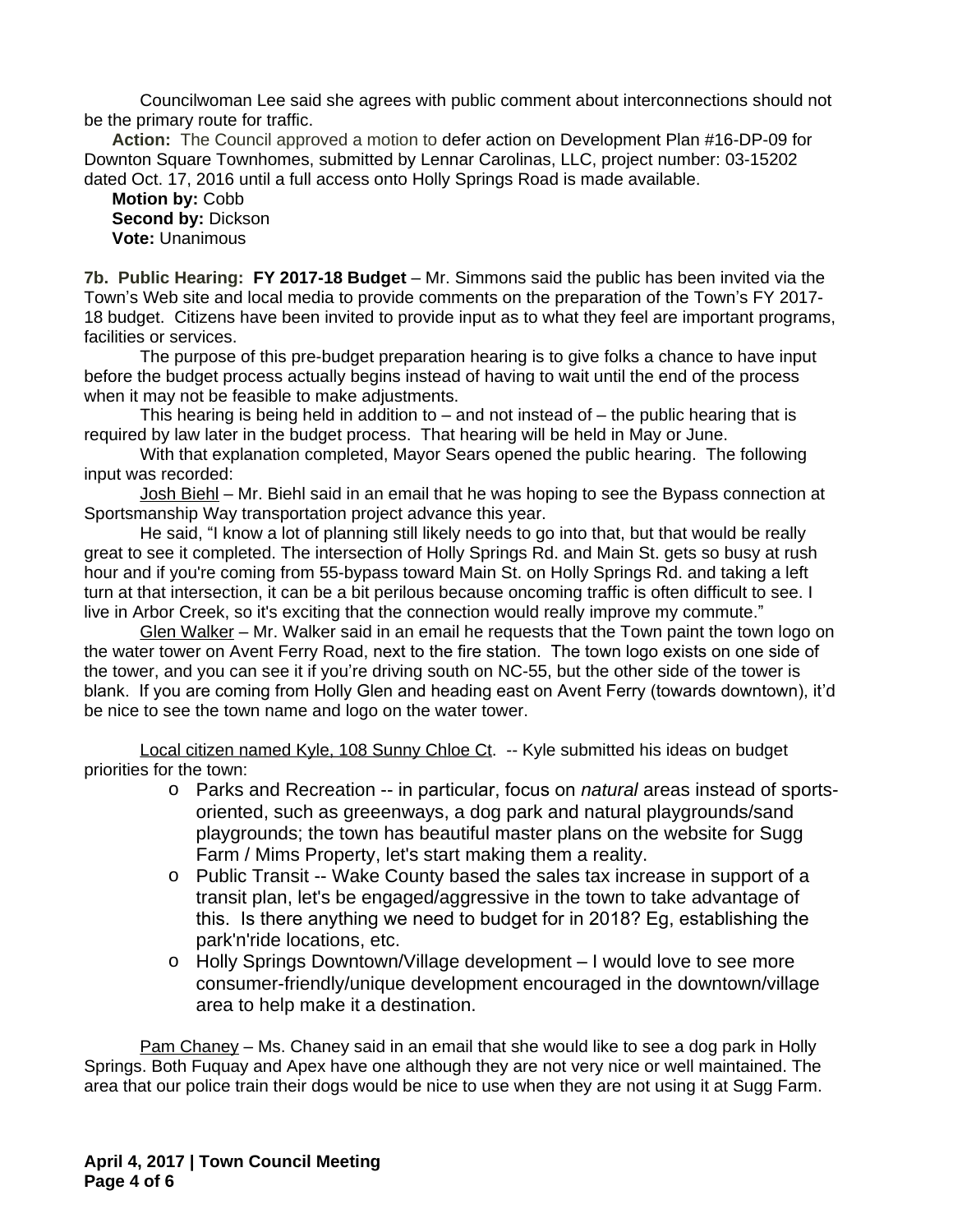Christine Kelly, 201 Grigsby Ave. – Ms. Kelly requested crosswalk lights on Main Street at Ballentine Street.

Garrett Razik – Mr. Razik noted that there is an increasing trend of private amenities, and that there should be more public ones.

There being no further input, the public hearing was closed.

**Action:** None.

**8. Consent Agenda:** The Council approved a motion to approve all items on the Consent Agenda. The motion carried following a motion by Councilman Cobb, a second by Councilman Dickson and a unanimous vote. The following actions were affected:

8a. Minutes - The Council approved the minutes of the Council's regular meeting held March 7, 2017.

8b. 919 Beer LLC Contract – The Council approved to enter into license agreement with 919 Beer LLC for 2017 Beericana Beer and Music Festival at Sugg Farm.

8c. Resolution 17-12 - The Council adopted Resolution 17-12 declaring certain personal property surplus to the needs of the town. *A copy of Resolution 17-12 is attached to these minutes.*

8d. Resolution 17-13 - The Council adopted Resolution 17-13 declaring certain Town vehicles surplus to the needs of the town.*A copy of Resolution 17-13 is attached to these minutes.*

8e. Budget Amendment, Scoreboards – The Council adopted an amendment to the FY 2016- 17 budget to use park reserves to purchase new scoreboards. *A copy of budget amendment is attached to these minutes.*

8f. Pump Stations Order Control Solutions - The Council approved enter into a contract with Evoqua Water Technologies LLC, in the amount of \$48,088 plus the cost of chemical applications, for odor and corrosion control solutions.

8g. Budget Amendment, Water Meters – The Council adopted an amendment to the FY 2016- 17 budget to purchase new water meters.

8h. Special Meeting - The Council set a special meeting for 5:30 p.m. Wednesday, April 19 at the Law Enforcement Center for the purpose of discussing growth impacts on the Town's budget**.**

**9a. 15-MAS-04-A01, Collins Park Development –** Mr. Ryan said the Town has received a request for a master subdivision plan amendment for Collins Park, located at the northwest side of the intersection of Ralph Stephens Road and GB Alford Highway. The project was approved in 2016 for a maximum of eight commercial out lots for future development.

In accordance with UDO Section 3.08, Architectural and Site Design Requirements, all buildings located within a common master plan area shall utilize and repeat selected architectural design requirements that are in harmony with area developments and other recent developments within Holly Springs. A master architecture plan, or design guidelines, are required to promote consistency among buildings within a development and enhance compatibility of design and appearance requirements. A master architecture plan, or design guidelines, must be approved prior to the erection, location, or placement of any building within the master plan area.

The amendment request, if approved, will satisfy an original condition of approval for the Collins Park master plan (design guidelines were not previously submitted nor reviewed with the original master plan) and allow out lot development plans to move forward.

**Action:** The Council approved a motion to approve detailed Master Plan Amendment #15- MAS-04-A01 for Collins Park to add master design guidelines as submitted by Collins Park-Holly Springs, LLC with the following conditions:

1. All previous conditions of approval for Collins Park shall apply to this amendment. **Motion by:** Dickson **Second by:** Cobb **Vote:** Unanimous